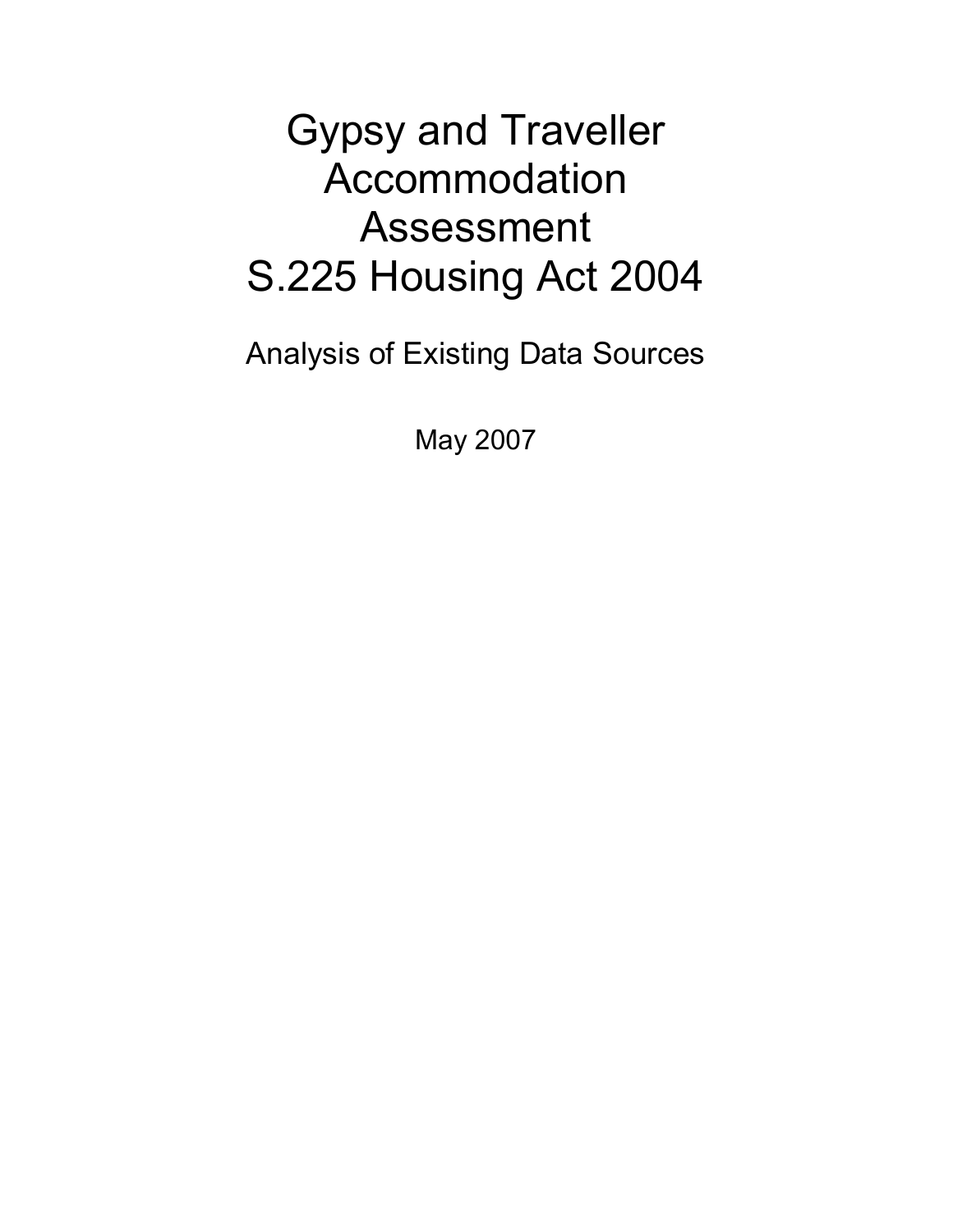# 1 INTRODUCTION

For the first time the Housing Act 2004 S.225 makes it a statutory requirement that all Local Authorities in England and Wales carry out a formal assessment of the accommodation needs of Gypsies and Travellers in their area. Under S.225 The Welsh Assembly Government (W.A.G.) further requires Welsh Local Authorities to mainstream their coverage of Gypsy & Traveller accommodation needs within their local Housing Strategy. The precise definition of "Gypsies & Travellers" for the purposes of this assessment is; ' Persons of nomadic habit of life whatever their race or origin, including such persons who on grounds only of their own or their family's or dependants educational or health needs or old age have ceased to travel temporarily or permanently, and all other persons with a cultural tradition of nomadism and/or caravan dwelling'. This therefore includes New Travellers, circus people and travelling showmen as well as Romany Gypsies, and Irish **Travellers** 

The Welsh Assembly Government Equal Opportunities Committee Policy Review of Services for Gypsies & Travellers (2002-3) made 52 recommendations focusing on equality, accommodation, education and health issues. The Review highlighted the difficulties of addressing the needs of a group of people that is not homogenous and identified the need for further detailed investigations. In particular it identified the provision of suitable accommodation as critical to improving service provision in all areas.

Further research undertaken in 2006 by the Welsh Assembly Government suggested a total population of around 2000, but acknowledges the "general invisibility" of Gypsies & Travellers in Wales. This estimate did not include people not identifying themselves as Gypsies and Travellers for a variety of reasons. This group of people are likely to be living in houses, mobile home parks and private caravan site accommodation.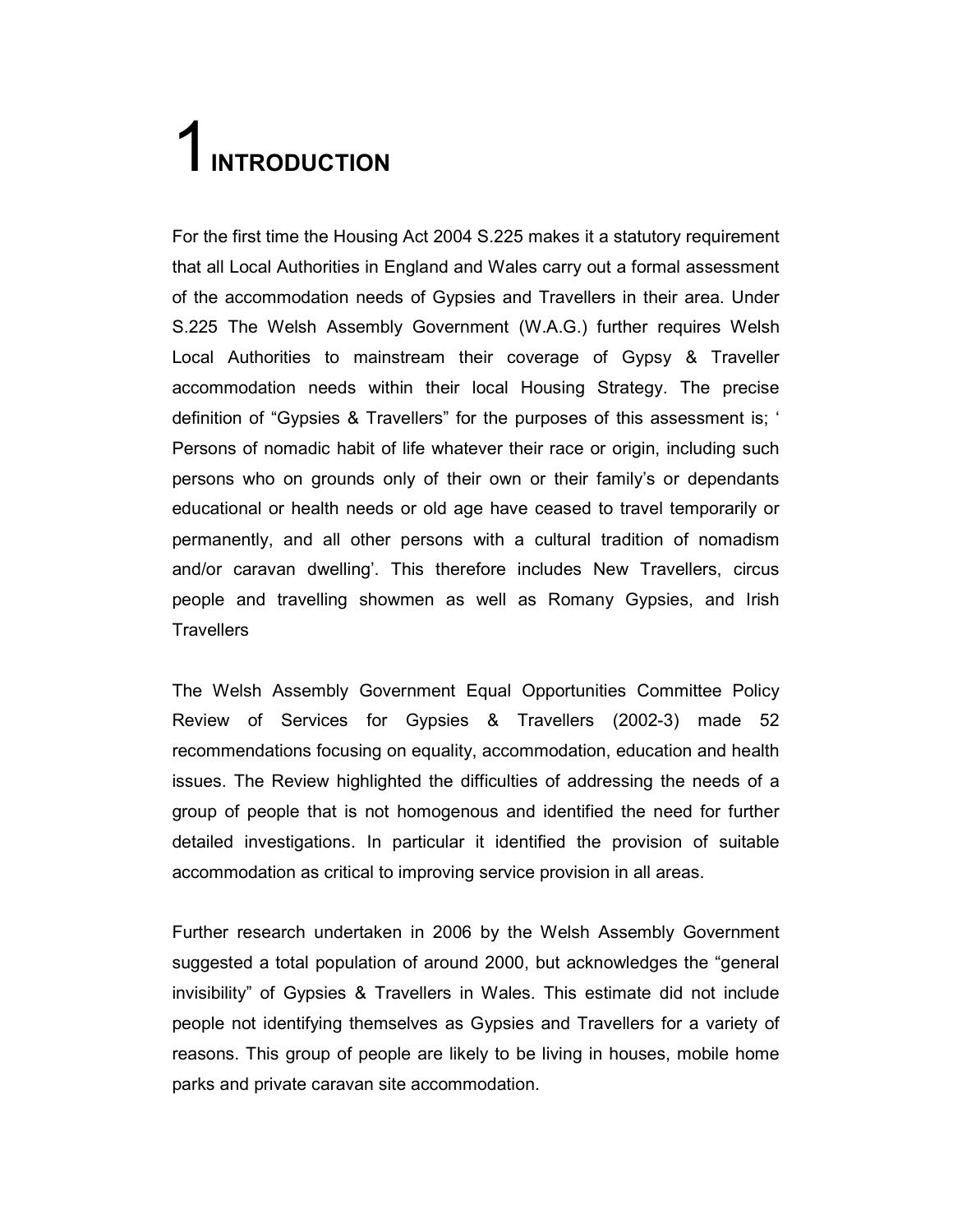Current W.A.G guidance (Local Housing Market Assessment Guide 2006) suggests that neither the current nor the future projected accommodation needs of Gypsies & Travellers are well understood. This is a historic consequence of their exclusion from local housing needs assessments to date.

The S225 Housing Act 2004 Accommodation Assessment will provide data capable of identifying Gypsy & Traveller accommodation needs with reference to both private and socially rented Site accommodation, transit provision, and both owner occupied and affordable housing.

The W.A.G. Guidance identifies a two stage assessment process: an analysis of existing data sources, and a specialist survey.

Rhondda Cynon Taf County Borough Council commissioned their analysis of existing data sources in November 2006 and this report sets out the results.

The report identifies the existing data sources and presents findings from these sources and a short questionnaire. It sets the findings within a context for Rhondda Cynon Taf.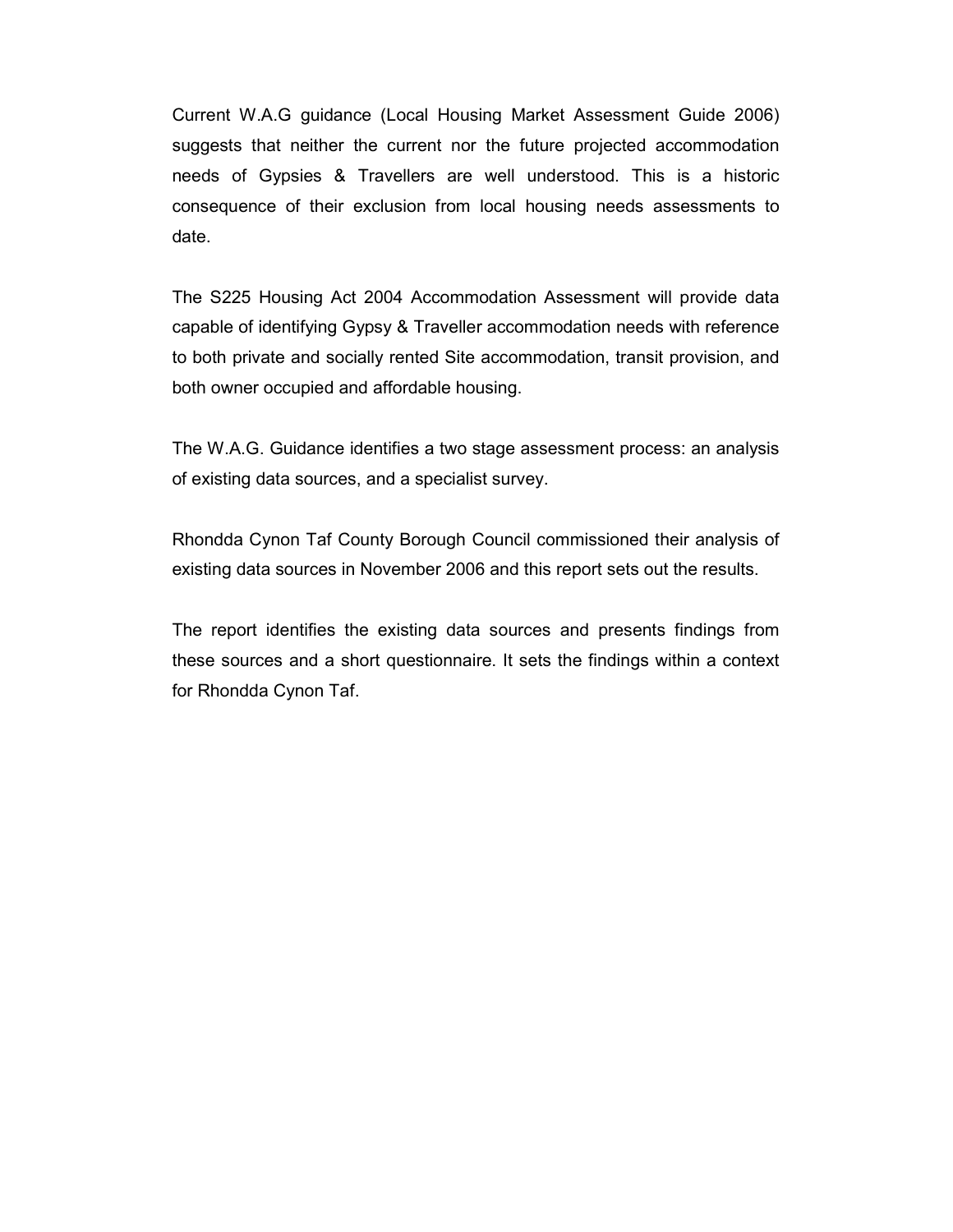# $2$  Glossary of Terms

GYPSY & TRAVELLER: used to describe all the different groups of Gypsies and Travellers. Separate groups of Gypsies and Travellers include Welsh and English Gypsies, Irish Travellers, Scottish Travellers and New Travellers. Gypsies were recognised as a traditional ethnic group in 1989 and Irish Travellers in 2000; each group has a separate and distinct cultural identity.

**SETTLED COMMUNITY:** a term used to describe non-Gypsies and Travellers.

SHOWMEN FAMILIES AND CIRCUS FAMILIES: included in this report as suggested by the WAG Local Housing Market Assessment Guide.

SITE: an area of land with planning permission usually for the exclusive use of Gypsies or Travellers. It has planning permission for a specific number of caravans or pitches or households. There are 2 types of site:

**PUBLIC SITES** are provided by the Local Authority and a pitch on the site is rented from the Local Authority.

**PRIVATE SITES** are bought and developed by Gypsies or Travellers for permanent residence for their immediate family or extended family members. They are usually small developments of  $1 - 4$  family units.

PITCH: an area of land within a Site, usually occupied by one licensee family living in 1 or 2 caravans depending on family size and composition, and also available space.

FAMILY: a household unit similar to a bricks & mortar household usually made up of parents and children. A family may also include single adult relatives or grandparents, living together as one unit in 1 or 2 caravans. If the family includes older children, single adults, or grandparents then this unit will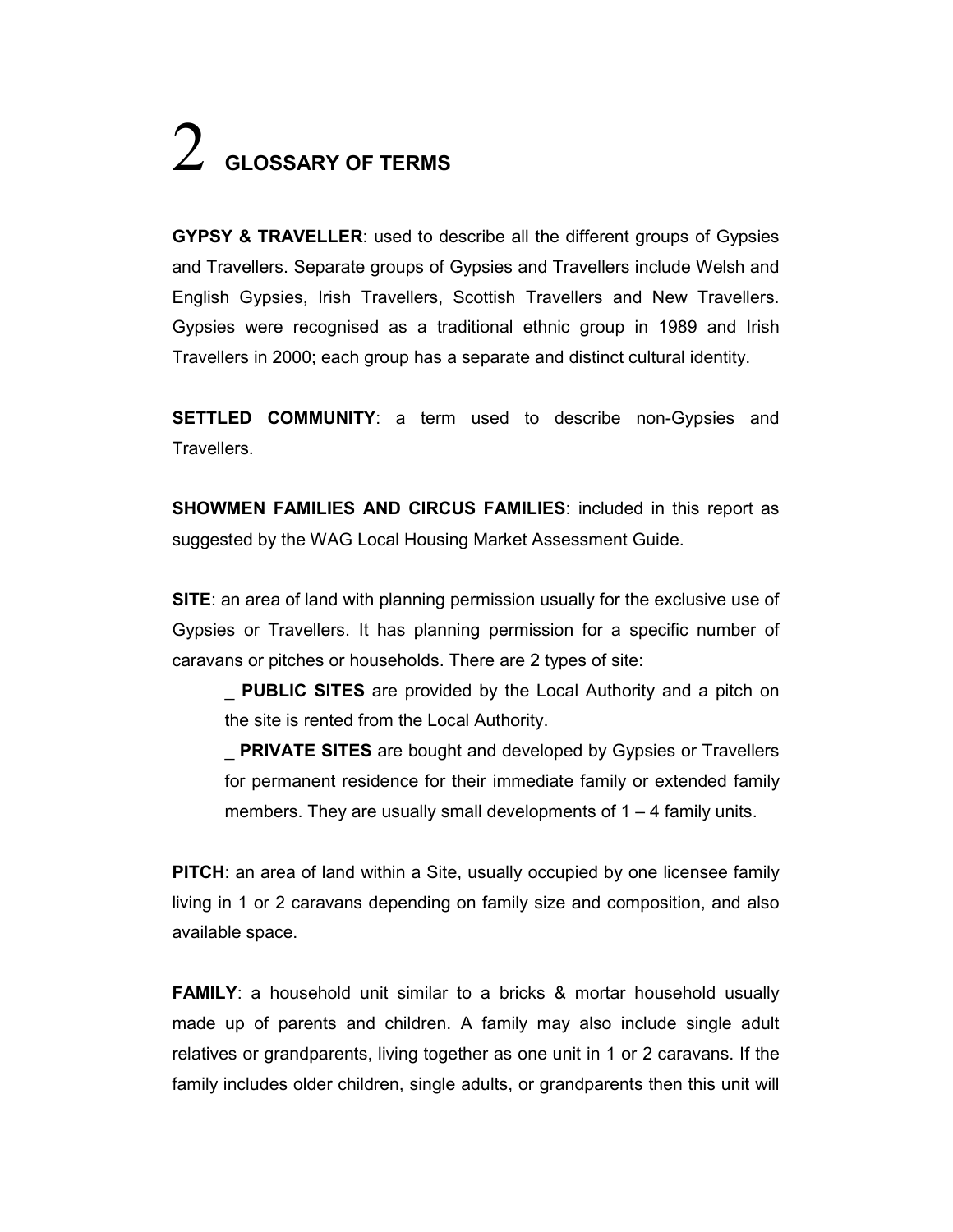probably be living in 2, or sometimes 3 caravans. However roadside families often have fewer caravans.

HOUSED FAMILIES: Gypsy & Traveller families who live in ordinary housing and who may have done so for several generations.

MOBILE HOME PARKS OR SITES: commercially operated businesses. The owner or operator provides static mobile homes for rent, usually to the settled community, but this may include Gypsy and Traveller families.

UNAUTHORISED ENCAMPMENT: land where Gypsy & Traveller families live in caravans without the owner's permission, and in law is trespass. Types of land include roadside verges and lay-bys, car parks, industrial estates and undeveloped commercial land.

ROADSIDE FAMILIES: used to describe Gypsy & Traveller families living on unauthorised encampments.

**TEMPORARY STOPPING**: used to describe families living in caravans on land with both the owner's permission and legal permission.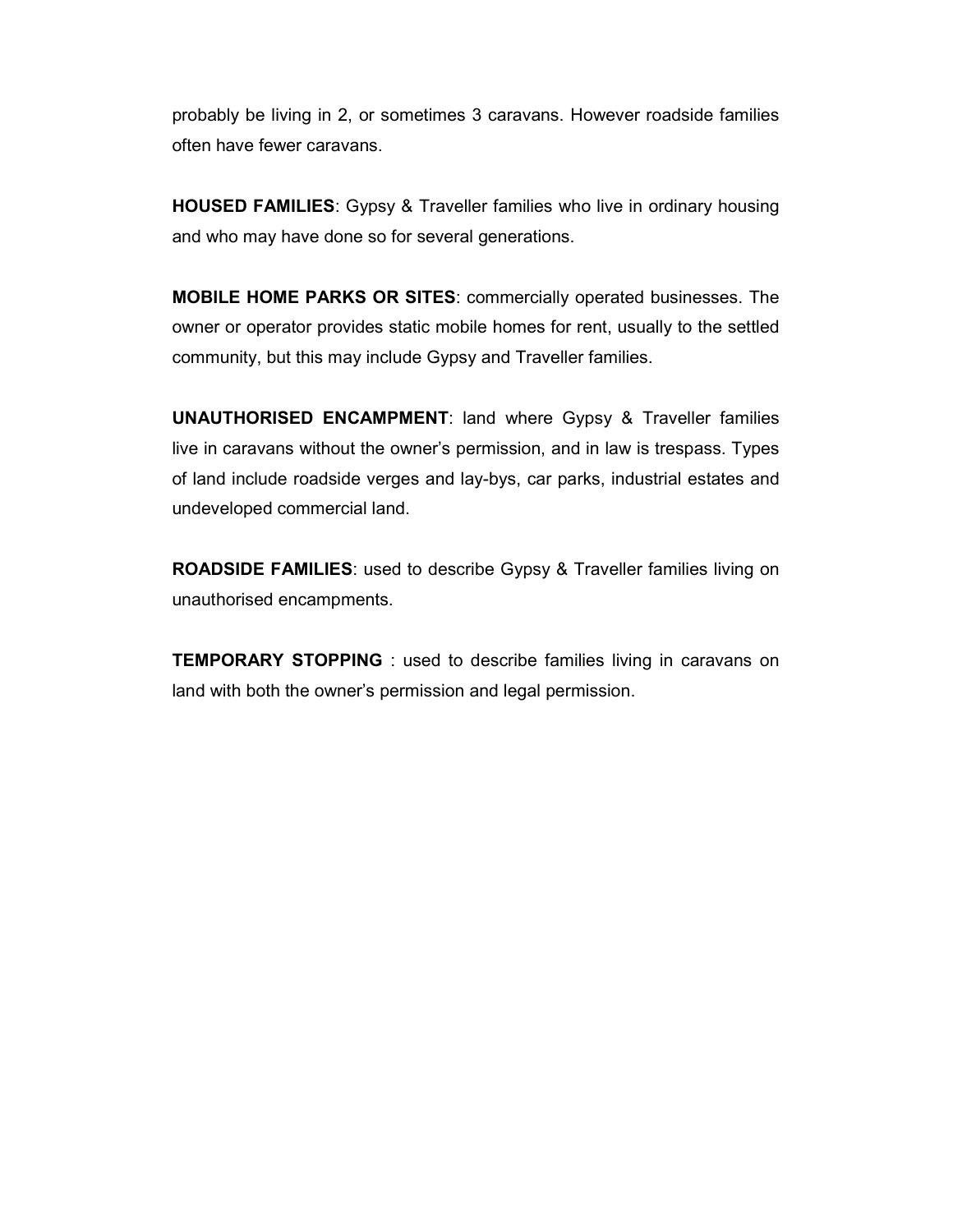# METHODOLOGY:THE INFORMATION GATHERING PROCESS

A mixed approach was taken to gathering data and information. There were 3 stages to the process.

A data search of published sources was undertaken.

A short questionnaire was compiled to gain as much up to date information as possible. Rhondda Cynon Taf Council sent out the questionnaire, background information and a covering letter to 19 Council officers. The Council also sent the same mailing out to a recommended list of 32 organisations who might have had contact with Gypsies and Travellers in the Rhondda Cynon Taf area over the past 3 years. A total of 19 responses were received from Council officers, and 25 from other organisations. In an effort to maximise the number of responses some unreturned questionnaires were followed up by telephone and/or email as time allowed. Some questionnaires were then completed over the phone.

A series of follow up interviews were then arranged. 13 telephone or face to face interviews were held with a number of key officers from within the Local Authority and from other relevant agencies. This included 4 visits to mobilehome parks. The interviews focused on supplementing and cross referencing the data already supplied through the survey form, and took place between  $9<sub>th</sub>$ January and  $9<sub>th</sub>$  March 2007. From the supplementary information supplied through interview it has been possible to eliminate double–counting of both families and locations from the findings.

Throughout the process it was emphasised that individuals would not be identified in the report and that privacy and professional knowledge would be respected.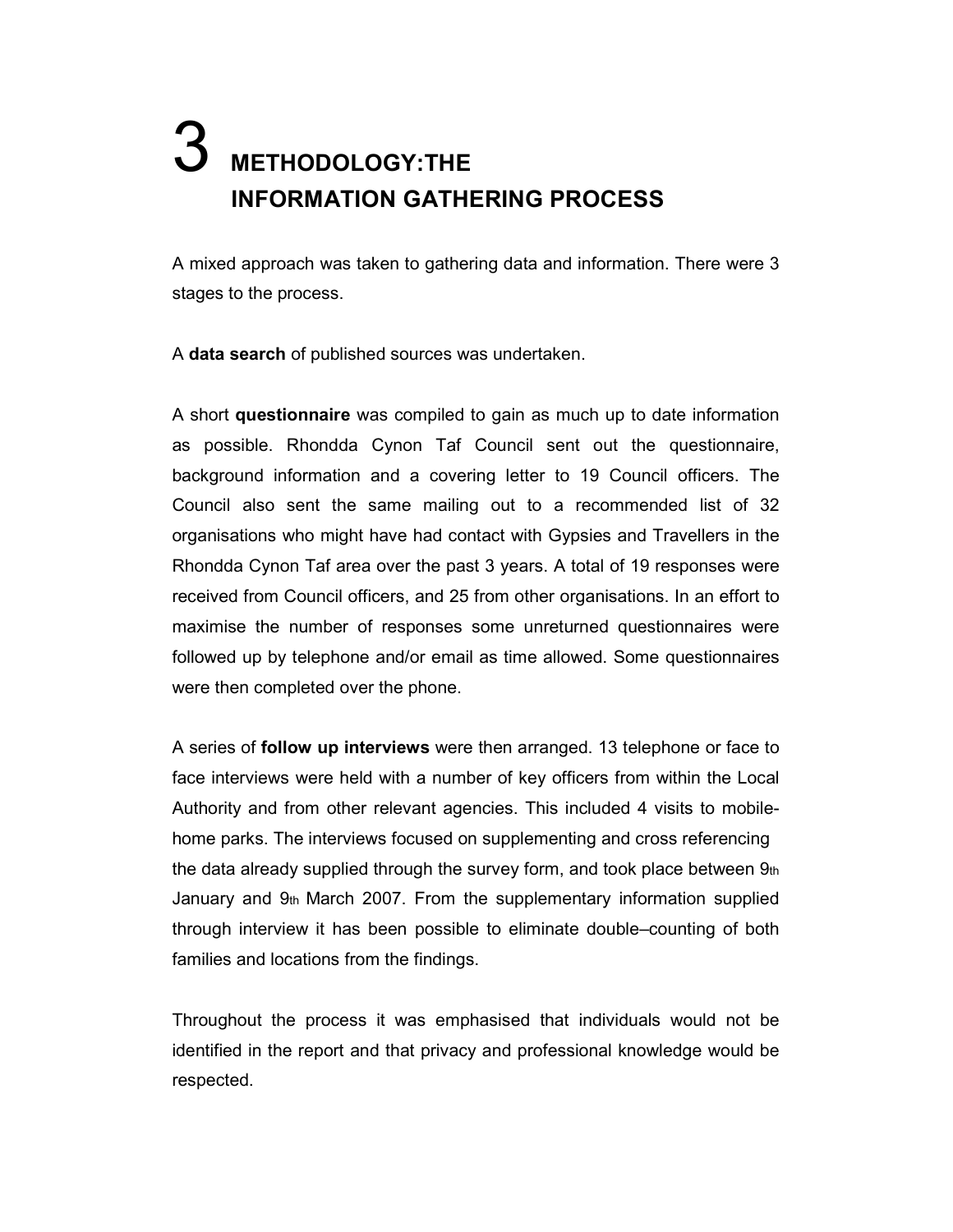# 4 DATA SEARCH RESULTS

Most statistical information on the Gypsy & Traveller population at both national and local levels is extremely limited. The information is often incomplete, or restricted to particular categories such as children or caravans.

The following sources were searched and the results summarised as follows:

# 1. NATIONAL CENSUS

Although the National Census 2001 collects information on BME groups there is no separate classification for Gypsies and Travellers. However, a Gypsy and Traveller category is likely to be included for the 2011 Census.

# 2. ETHNIC MONITORING SCHEMES

The majority of national and local ethnic monitoring schemes follow the National Census classification and therefore have no information on Gypsies & Travellers. In "Common Ground", the Commission for Racial Equality (CRE) inquiry report on Gypsies & Travellers 2006, 2 separate categories for Gypsies and Irish Travellers are recommended in all ethnic monitoring arrangements.

# 3. GYPSY & TRAVELLER CARAVAN COUNTS 1979-2006

In Wales the biannual caravan count was stopped in 1997 and only resumed in July 2006. The Counts took place on the  $20<sub>th</sub>$  of January and  $20<sub>th</sub>$  July annually. They rely on each local authority's resources and commitment, and count Gypsy & Traveller caravans, not families, and of course do not include Gypsies & Travellers living in housing.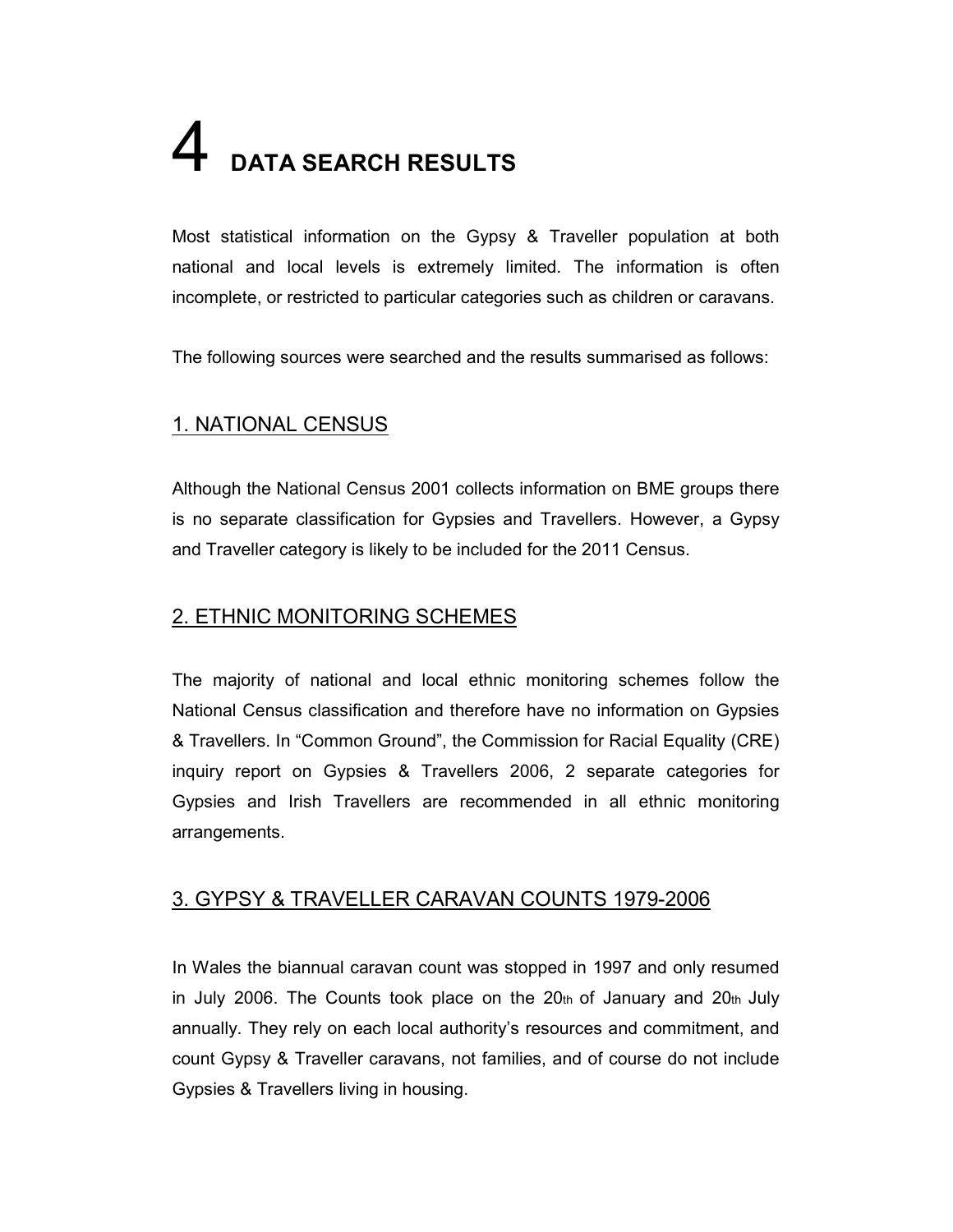#### All Wales

- In 1994, 57% of caravans were on public sites, 5% on private sites and 38% on unauthorised sites.
- In 2006, 56% of caravans were on public sites, 25% on private sites, and 20% on unauthorised sites

# Former Taff Ely, Rhondda & Cynon Valley District Councils: July 1979 - July 1993

• No private or public sites recorded in this period<sub>1</sub>.

### Taff Ely District

- 1 unauthorised site was recorded at every count from July 1979 January 1988, and an additional unauthorised site recorded in July 1982, January 1983, July 1983 & July 1985.
- January 1993 count recorded an unauthorised site at Groesfaen with caravans.
- July 1993 count recorded an unauthorised site at Nantgarw with 21 caravans.

#### Rhondda District

• No caravans recorded on any type of Site.

#### Cynon Valley District

• 1 unauthorised site in January 1983 and again in July 1987.

#### Rhondda Cynon Taf July 2006 & January 2007

- 5 caravans on 5 pitches at the Beddau caravan site (a public/socially rented site) recorded at both counts,
- July 2006 count recorded 5 caravans on 2 unauthorised sites
- January 2007 count recorded 10 caravans on 3 unauthorised sites.
- The unauthorised sites are located in the Taff Ely and Cynon Valley districts and are all owned by Gypsies and Travellers.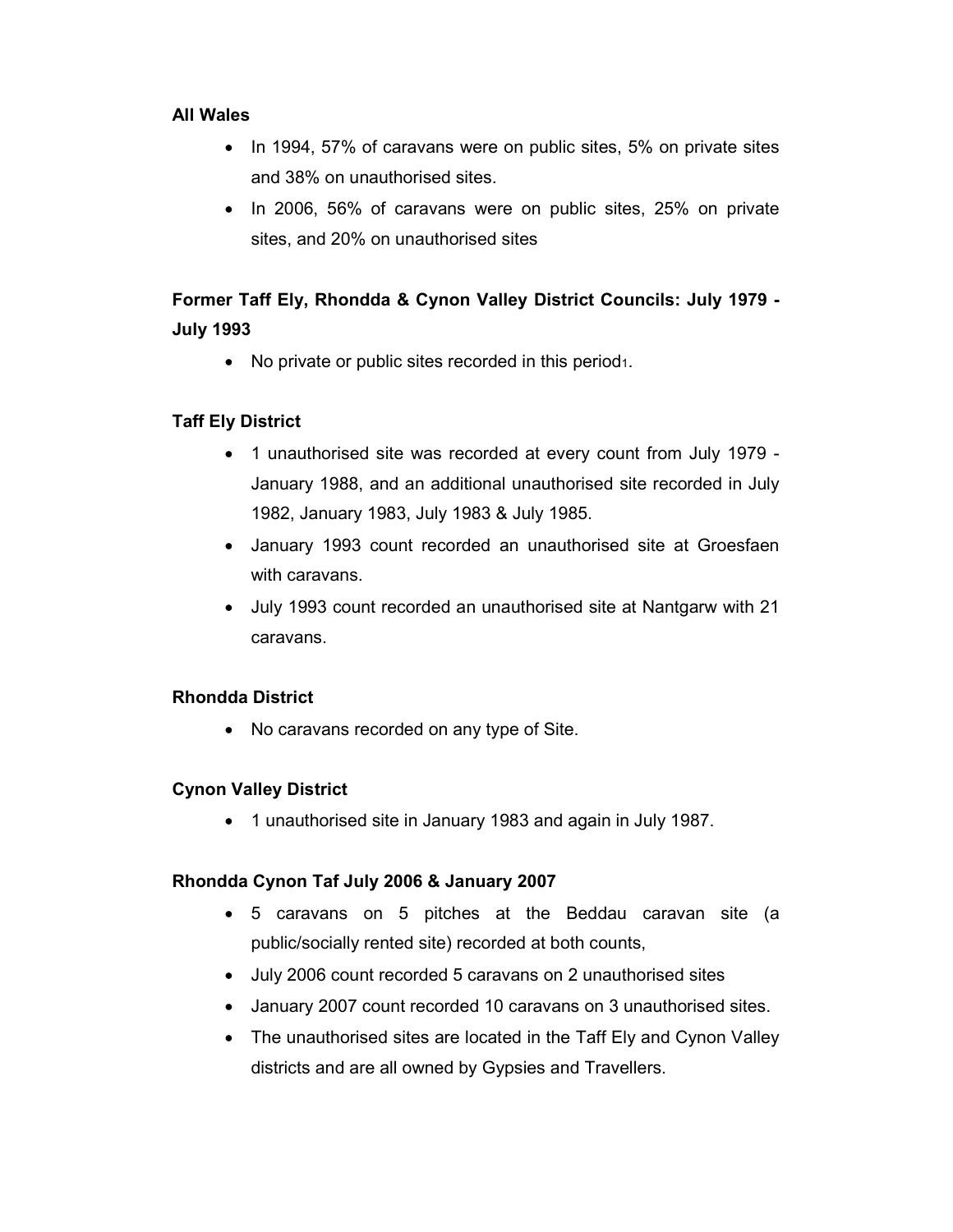# 4. TRAVELLER CHILDREN & EDUCATIONAL NEED IN WALES,1998

This Save the Children report identified 17 children, 0-16yrs, in Rhondda Cynon Taf in May 1998. These were 16 fairground/circus children and 1 New Traveller child. No Gypsy or Irish Traveller children were identified through the research.

# 5. ACCOMMODATION NEEDS OF GYPSY-TRAVELLERS IN WALES (NINER REPORT WALES), W.A.G. 2006

#### All Wales Findings

Niner's "best estimate" is that currently there are:

- at least 30 sites providing 440 pitches
- 379 pitches on local authority sites
- 55 pitches on privately owned sites

The report concludes that there is a need for an additional 275-305 permanent pitches; 150-200 on local authority sites and 55 on private sites.

#### Rhondda Cynon Taf Findings

Beddau caravan site is included, but Niner notes that it is not a designated Gypsy Traveller site. It is identified as having 4 permanent pitches, and a vacant transit pitch is included in one of the reports.

Beddau site came top of a table of 7 sites in Wales needing more than £2000 per pitch per annum over the next 5 years.

1 unauthorised encampment was reported in the local authority survey March-October 2005.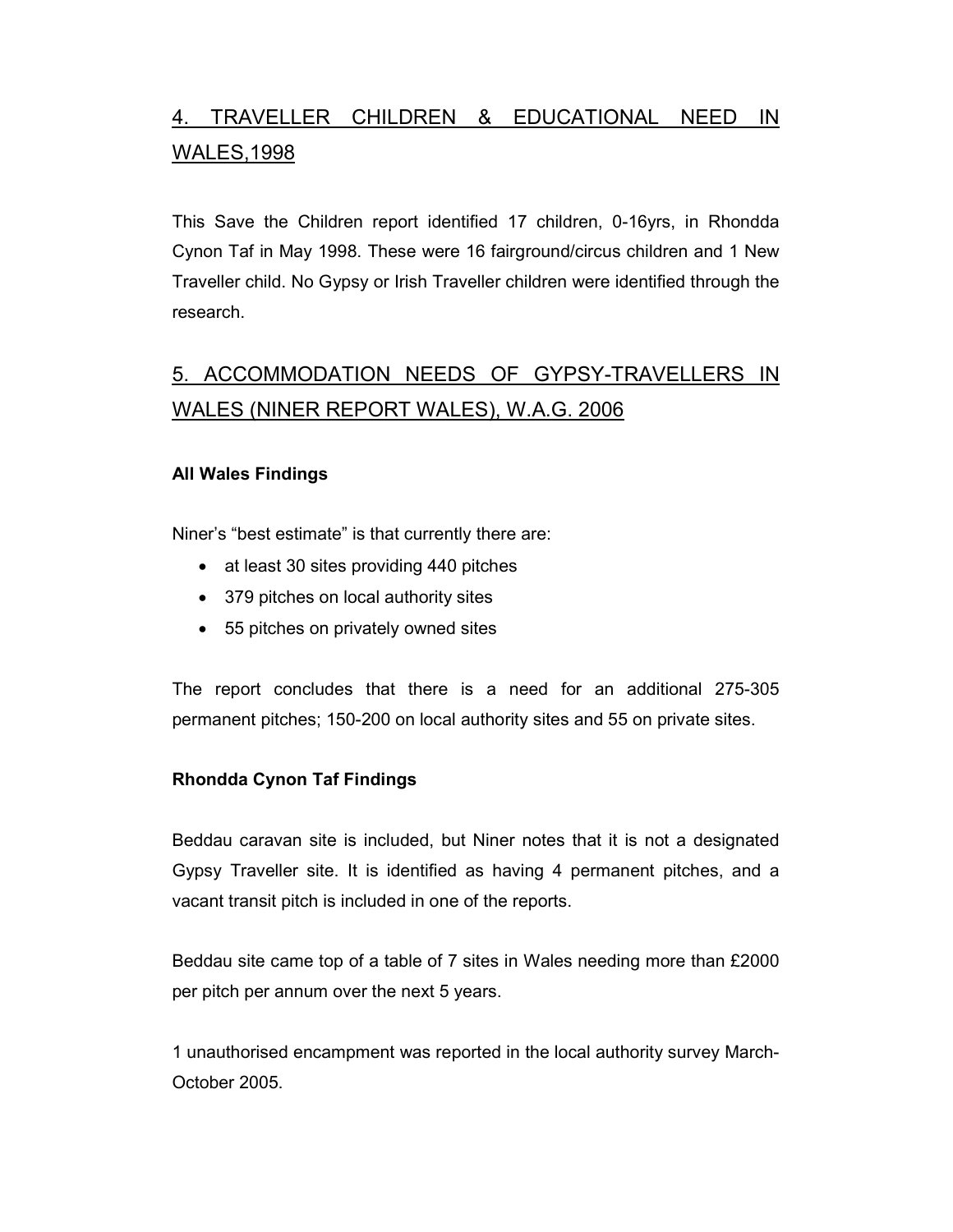# 5 FINDINGS & COMMENTARY

# 5.1 RECORD KEEPING & ETHNIC MONITORING

The questionnaire asked respondents what their sources were in providing their information. It offered choices of referral/case monitoring, waiting lists, anecdotal sources, and asked them to specify if other sources were used.

# R.C.T. Council Service Sections

- 12 responses from 19 questionnaire replies:
- 4 used referral/case monitoring,
	- 4 used anecdotal sources,
	- 4 used a combination of 2 sources.
- A total of 7 sections used referral/case monitoring to provide their information.

### Other Agencies

- 18 responses from 25 questionnaire replies:
- 6 used referral/case monitoring
	- 3 used anecdotal sources,
	- 1 used waiting lists
	- 3 used personal knowledge
	- 5 used a combination of 2 or more sources
- A total of 10 agencies used referral/case monitoring
- 2 agencies used both ethnic monitoring and direct contacts with Gypsies & Travellers to provide their information.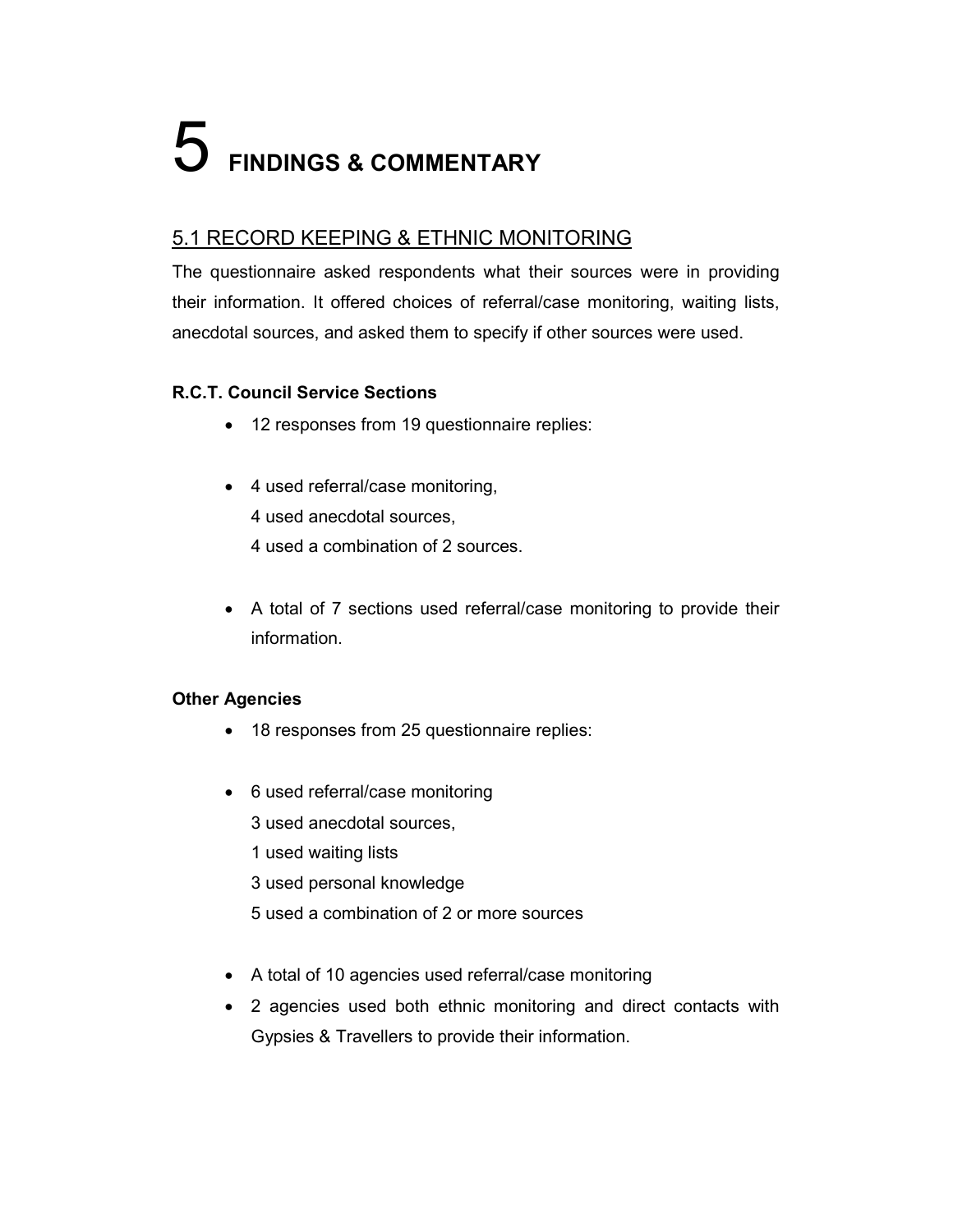• One agency using direct contact with just one family, were able to supply comprehensive information on the number of families living on sites and in housing in one locality. This information was not available to any other agency, and indicates the extent of information held by Gypsy & Traveller families themselves.

# 5.2 NUMBERS, LOCATIONS & RANGE OF ACCOMMODATION **TYPES**

# 5.2.1 Private Sites

- 7-9 families in 3 locations
- Location areas: Aberdare - 5 caravans (probably 3, 4, 5 or families) Llantrisant - 4 families
- None of the 3 sites have current planning permission
- In the last 3 years 1 family has been unable to find alternative accommodation to their existing site.
- The majority of Gypsy & Traveller families living in caravans in Rhondda Cynon Taf are currently living on private sites. Although in each case the land is owned by a Gypsy & Traveller family, none of the sites have planning permission.

# 5.2.2 Local authority

- 5 families living on 1 site
- Location area: **Llantrisant**
- 3 families are long-term residents/ licensees.
- 2 families have been resident since 2005 but have no residential licence agreement.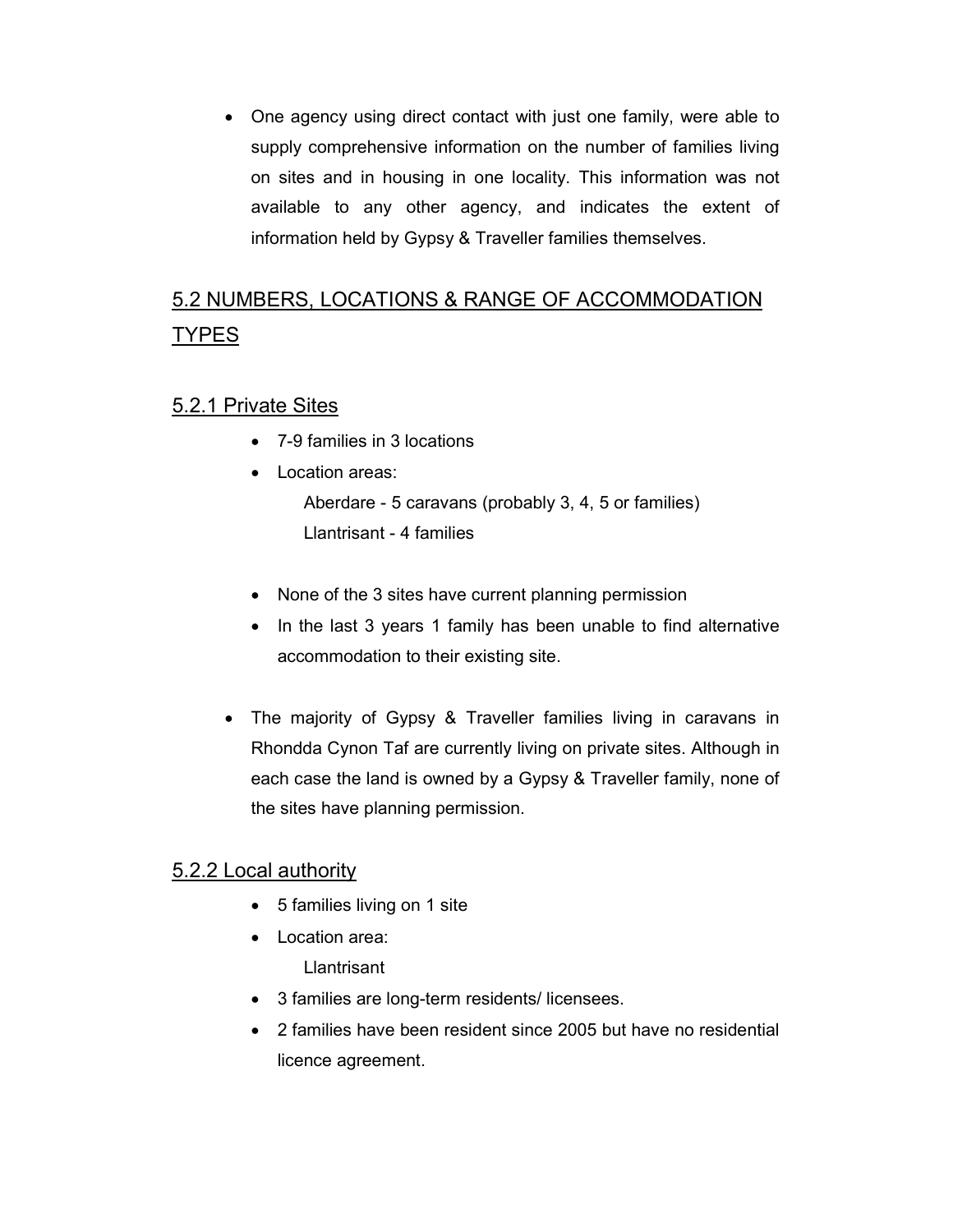• The Niner Wales Report 2006 found that the site requires £130,000 to be spent in the next 5 years to bring 4 pitches up to an acceptable standard.

### 5.2.3 Housed Families

"more than half of the Gypsy & Traveller community is thought to be residing in bricks and mortar" – WAG Local Housing Market Assessment Guide, 2006.

- 15 families living in houses in 6 location areas
- Location area:
	- 7 families in Aberdare
	- 1 family in Mountain Ash
	- 1 family in Pontypridd
	- 1 family in Tonypandy
	- 5 families in Llantrisant
- Gypsy & Traveller families have the same secure tenancy arrangements as other house dwellers.
- 13 of the 15 families were identified by specialist agencies through direct contact with Gypsy & Traveller families.
- Some Gypsy & Traveller families have always lived in houses. Some families resort temporarily to housing for education, health or social reasons. Others resort to housing because they have no alternative accommodation option.
- It is probable that there are double the numbers of families living in housing than has been found through this exercise; this current total of 15 families is therefore a particularly conservative figure.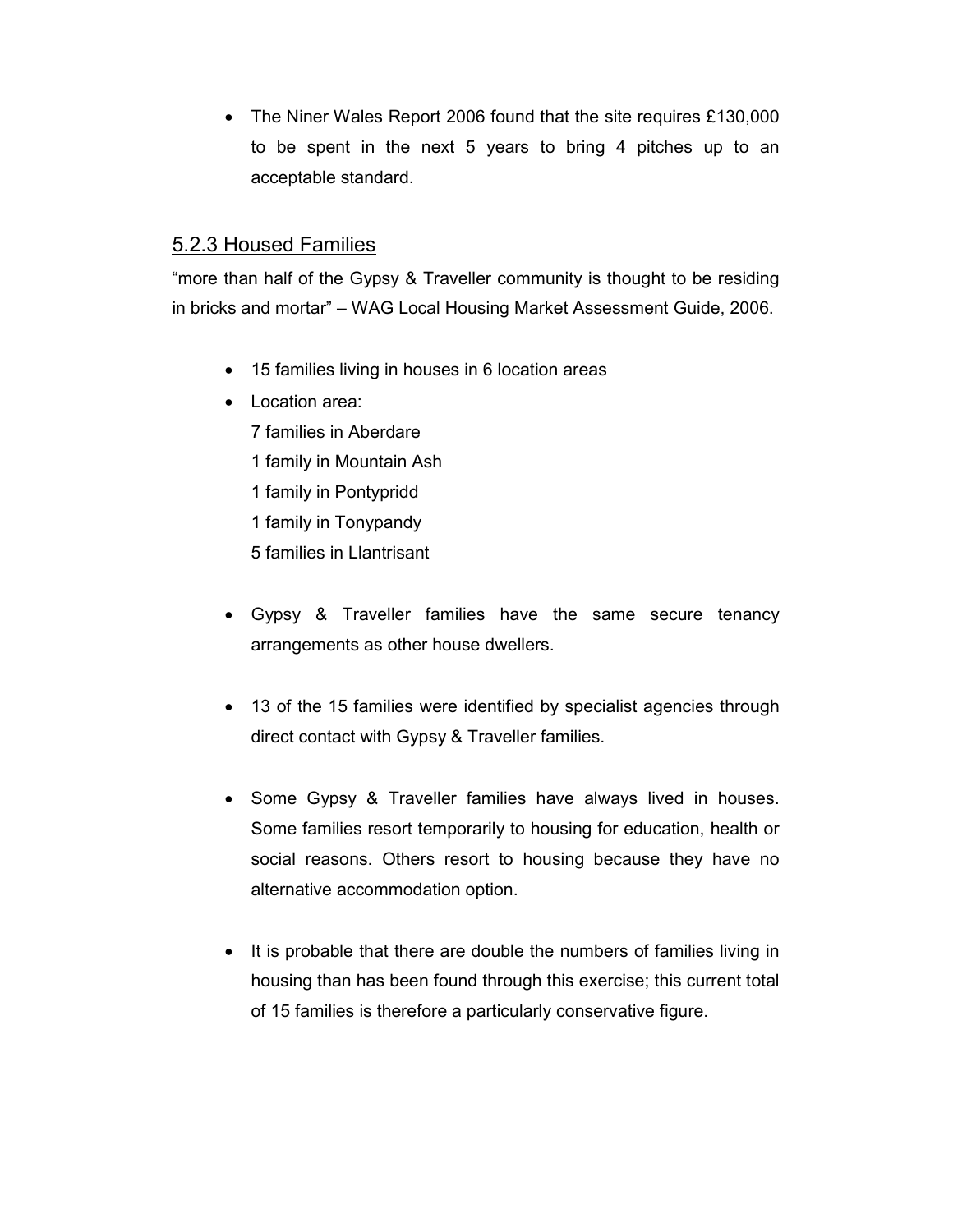# 5.2.4 Commercially Operated Mobile Home Parks

"…an unknown number of Gypsy-Travellers live on caravan sites not specifically designated or designed for Gypsy-Travellers" – Niner Wales report 2006.

- 3 families living on mobile home parks at 2 locations
- Location area: Pontypridd
- Approximately 20 years ago, 2 mobile home parks in Rhondda Cynon Taf were set up by Gypsy & Traveller families for Gypsy & Traveller use. The original residents and their families moved off the two sites and some are now living on Local Authority Sites in neighbouring areas but retain strong connections to Rhondda Cynon Taf. Both sites, located in Aberdare and Pontypridd, are now substantial mobile home parks. 1 park site currently has no Gypsy & Traveller families living on it, and the other has 1 Gypsy & Traveller family.
- An additional mobile home park in Pontypridd is owned and managed by a Gypsy family who live on-site.

# 5.2.5 Unauthorised Stopping/Encampments UNAUTHORISED STOPPING/ENCAMPMENTS

(i.e. without permission, but NOT including families living on private sites, or on the LA site without permission)

- 11 separate encampment sites were identified
- Location areas:

Aberdare - 5 Mountain Ash – 2 Pontypridd – 3 Llantrisant - 1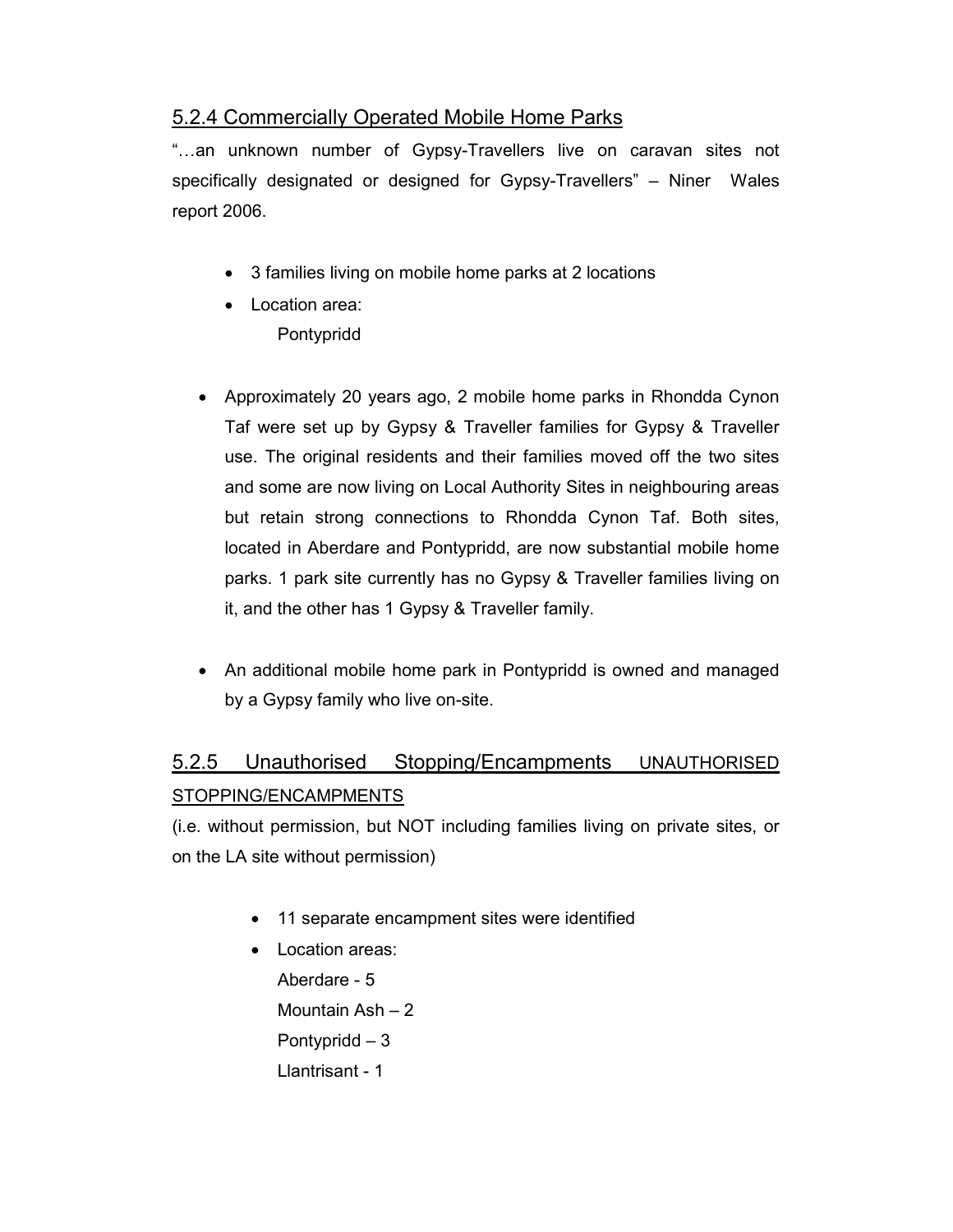- Number of different encampments at each site ranged from 1 to 4 in each year.
- Number of caravans per encampment ranged from 2 to 10.
- 8 unauthorised encampments were on commercial premises. 2 were on land owned by Rhondda Cynon Taf C.B.C. 1 was on the highway.
- 2 of the locations in Aberdare are visited annually between March and November by Gypsy & Traveller families and the number of encampments and caravans fluctuate.

# 5.2.6 Temporary Stopping

(i.e. with permission of the landowner and on a temporary basis)

- 3 family groups
- Location areas: Aberdare Llantrisant
- One family group stay on a touring caravan site every year between March and September when the site is open. There are usually 2 caravans on 2 pitches. It is reportedly the only touring caravan site in the area which accepts Gypsies & Travellers. The group moves off this site every 3 weeks up to a maximum 4 times, because of site rules to do with length of stay. Over the last 3 years there has been a total occupancy rate of 128 days.
- Two separate family groups stay temporarily with relatives on private Sites. One family is known to have no other accommodation, otherwise there is no information about family composition or accommodation need.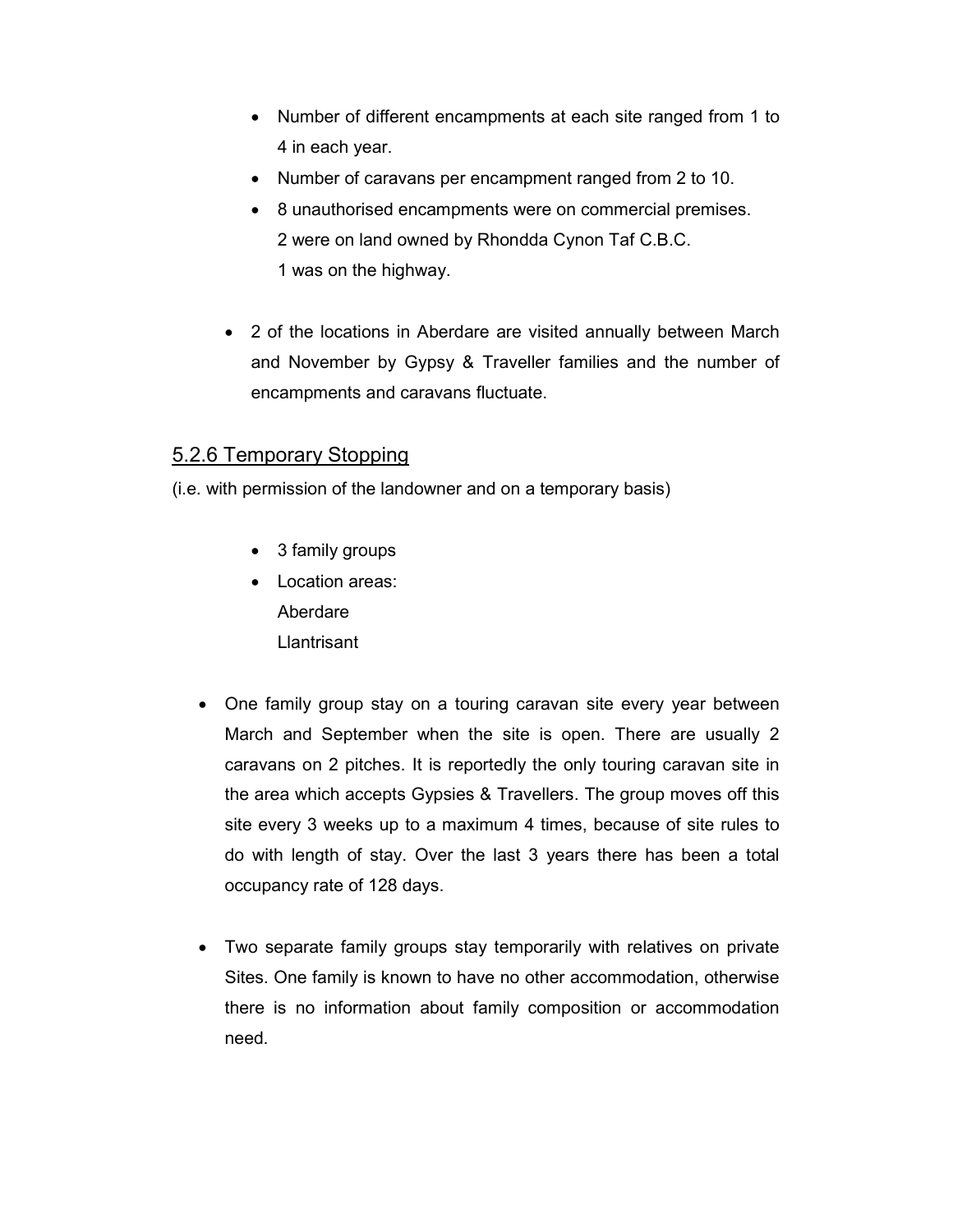### 5.2.7 Homelessness

- 3 families were identified as homeless
- Location area:

Aberdare – 2

Pontypridd – 1

- 2 families were in temporary supported housing and relocated outside Rhondda Cynon Taf, and 1 family is currently street homeless.
- The Code of Guidance For Local Authorities On Allocations Of Accommodation And Homelessness (2003) reminds authorities that people are homeless if they have no legal place to live in their caravan. The above 3 families were not living in caravans, but depending on individual circumstance all Gypsy & Traveller families without secure accommodation are potentially homeless. Within R.C.T. this could include: all families on the local Authority Site, up to 9 families living on private sites, and all families living without a legal base on the 11 unauthorised encampments (see below).

# 5.2.8 Living outside R.C.T. & seeking permanent site accommodation within R.C.T.

- 3 agencies reported families seeking Site accommodation in R.C.T.
- 2 agencies knew of 8 specific families. 2 of these families had stopped on unauthorised encampments in R.C.T. during 2006.
- The 3rd agency reported an additional and unspecified number of families seeking.
- Type of accommodation required : Local authority permanent residential Site...……..6 families. Small, family based private site………………… ..2 families.
- 4 families had made enquiries about pitch availability and waiting lists for the site in the Llantrisant area.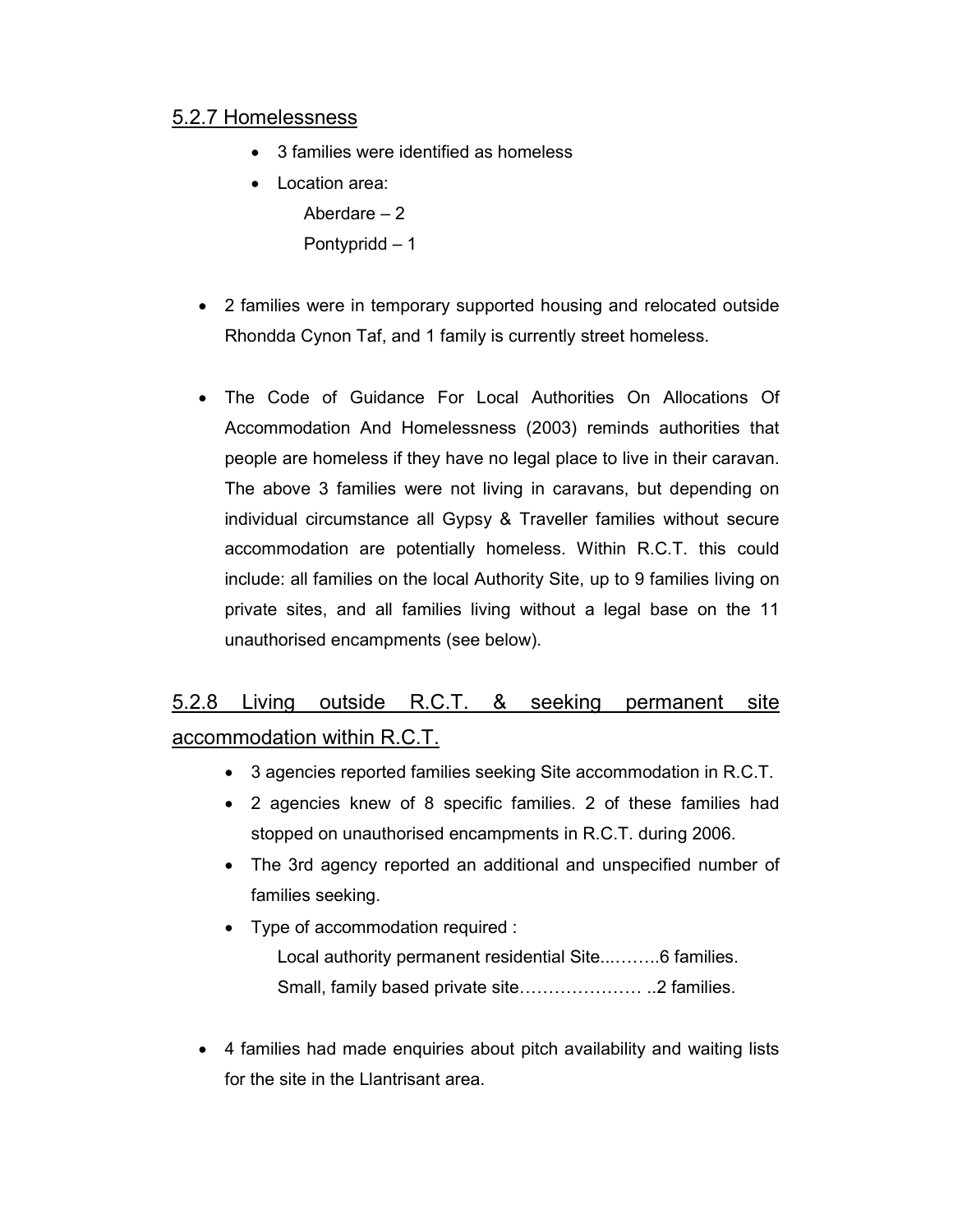- 1 family had investigated a plot of land without planning permission in the Aberdare area with a view to site development.
- 1 family seeking private site accommodation was also considering the site in the Llantrisant area.

# 5.2.9 Showmen Families

- 6 Families
- Location area: Llantrisant
- 25 families living outside R.C.T. seeking a permanent accommodation base within R.C.T.
- Showmen Families object to being identified as Gypsies and Travellers.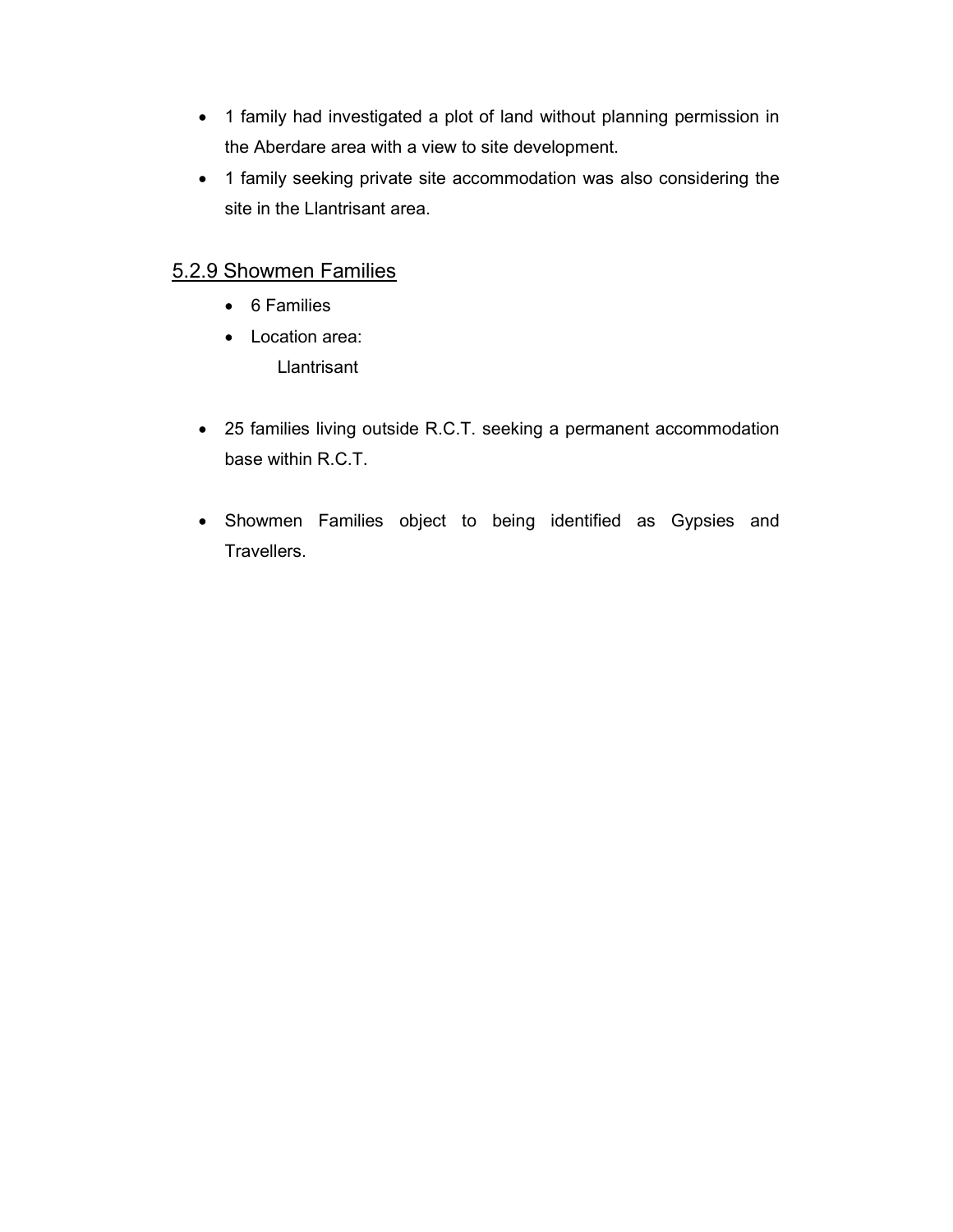# **6** SUMMARY OF KEY FINDINGS

- 1. There is limited statistical information available through published sources on the Welsh Gypsy & Traveller population.
- 2. Information on Gypsies and Travellers is currently held in a variety of forms as determined by each individual service area.
- 3. A total of 31-33 Gypsy & Traveller families (households) have been identified living permanently in R.C.T. 1 family is street homeless. 18 families are living in secure accommodation in housing and on mobilehome parks, whilst 12-14 families are living in insecure accommodation on the local authority caravan site, and on small private caravan sites.
- 4. Over 40% of the Gypsy & Traveller population in R.C.T. are living in insecure accommodation and potentially homeless.
- 5. There are an additional but unknown number of families who reside temporarily, on the private sites, on a touring caravan site, and on unauthorised encampments. Unauthorised encampments have been recorded for 28 years now, and in the last 3 years there have been at least 11 separate encampment sites.
- 6. It is probable that there are double the numbers of families living in housing than has been found through this exercise; this current total of 15 families is therefore a particularly conservative figure.
- 7. A minimum of 8 families living outside the borough are currently looking for accommodation within Rhondda Cynon Taf. 6 families are seeking a pitch on the local authority caravan Site, and 2 families are seeking accommodation on a private site.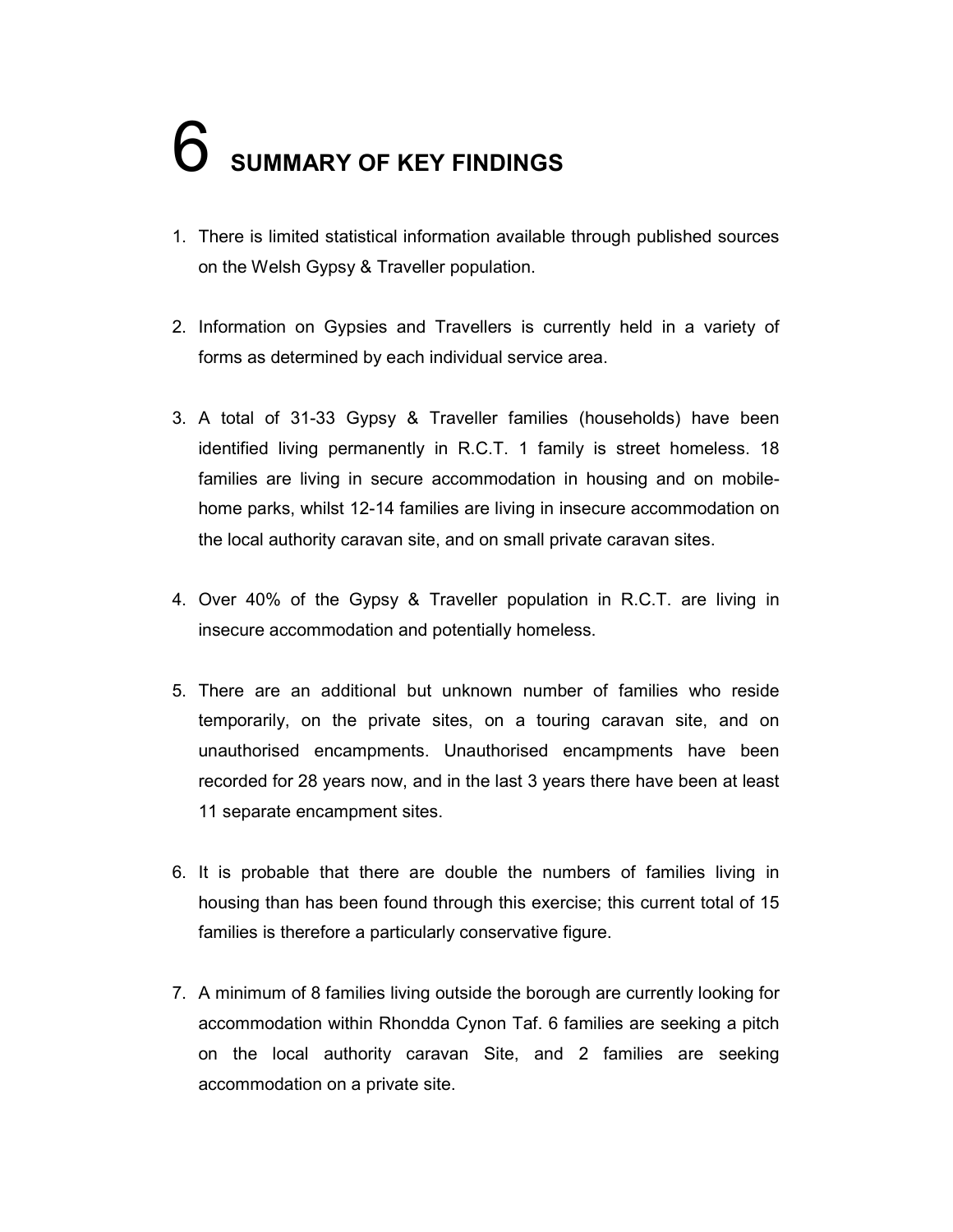- 8. 6 Showmen families have bases in the Llantrisant area. There are 25 families living outside Rhondda Cynon Taf who need a permanent base within the area.
- 9. Geographically, the majority of Gypsy & Traveller families live in the Aberdare, Pontypridd, and Llantrisant areas, both in housing and on caravan sites. These are also the areas where most of the unauthorised encampments occur.